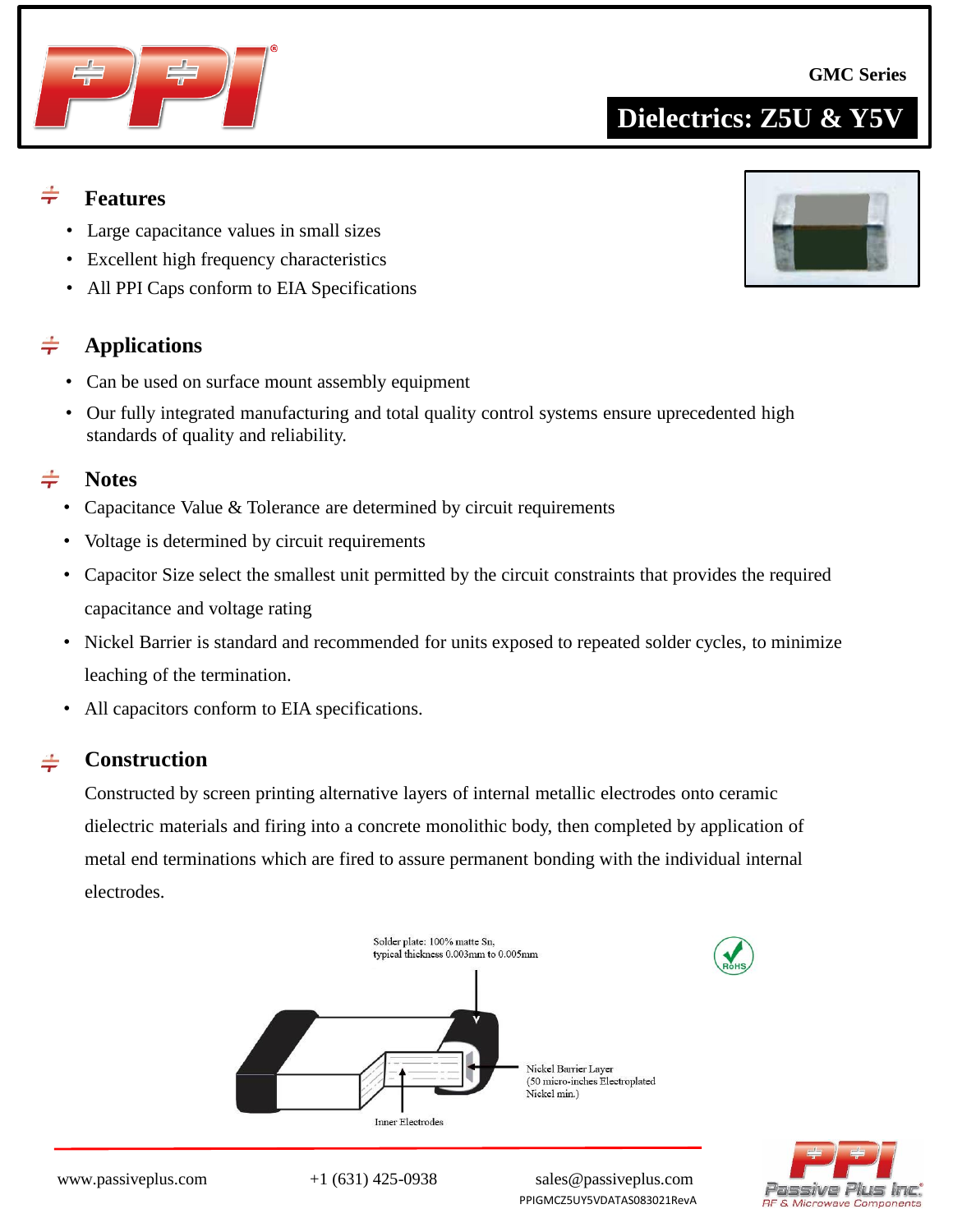

**Product Specifications**

### **Part Numbering**  $\div$



### **Dimensions** (mm)  $\div$

|           |             |                 |                 | Dimensions (mm)   |                   |
|-----------|-------------|-----------------|-----------------|-------------------|-------------------|
| Code      | <b>Size</b> | L               | W               | T                 | <b>BW</b>         |
| 01        | 01005       | $0.40 \pm 0.02$ | $0.20 \pm 0.02$ | $0.20 \pm 0.02$   | $0.07 - 0.14$     |
| 02        | 0201        | $0.60 \pm 0.03$ | $0.30 \pm 0.03$ | $0.30 \pm 0.03$   | $0.15 \pm 0.05$   |
| 04        | 0402        | $1.00 \pm 0.05$ | $0.50 \pm 0.05$ | $0.50 \pm 0.10$   | $0.10 \cdot 0.35$ |
| <b>10</b> | 0603        | $1.60 \pm 0.20$ | $0.80 \pm 0.20$ | $1.0 \text{ max}$ | $0.10 \cdot 0.40$ |
| 21        | 0805        | $2.00 \pm 0.30$ | $1.25 \pm 0.20$ | 1.40              | $0.25 \cdot 0.75$ |
| 31        | 1206        | $3.20 \pm 0.30$ | $2.50 \pm 0.20$ | 2.20              | $0.25 \cdot 0.75$ |
| 32        | 1210        | $3.20 \pm 0.30$ | $1.60 \pm 0.20$ | 1.80              | $0.25 \cdot 0.75$ |
| 40        | 1808        | $4.50 \pm 0.35$ | $3.20 \pm 0.30$ | 2.20              | $0.25 \sim 0.75$  |
| 43        | 1812        | $3.20 \pm 0.30$ | $1.6 \pm 0.20$  | 1.80              | $0.25 \cdot 0.75$ |
| 45        | 1825        | $5.70 \pm 0.40$ | $5.01 \pm 0.40$ | 1.80              | $0.25 \cdot 0.75$ |
| 55        | 2220        | $5.70 \pm 0.40$ | $6.30 \pm 0.40$ | 2.20              | $0.25 \cdot 0.75$ |
| 57        | 2225        | $4.50 \pm 0.35$ | $6.30 \pm 0.40$ | 2.20              | $0.25 \cdot 0.75$ |



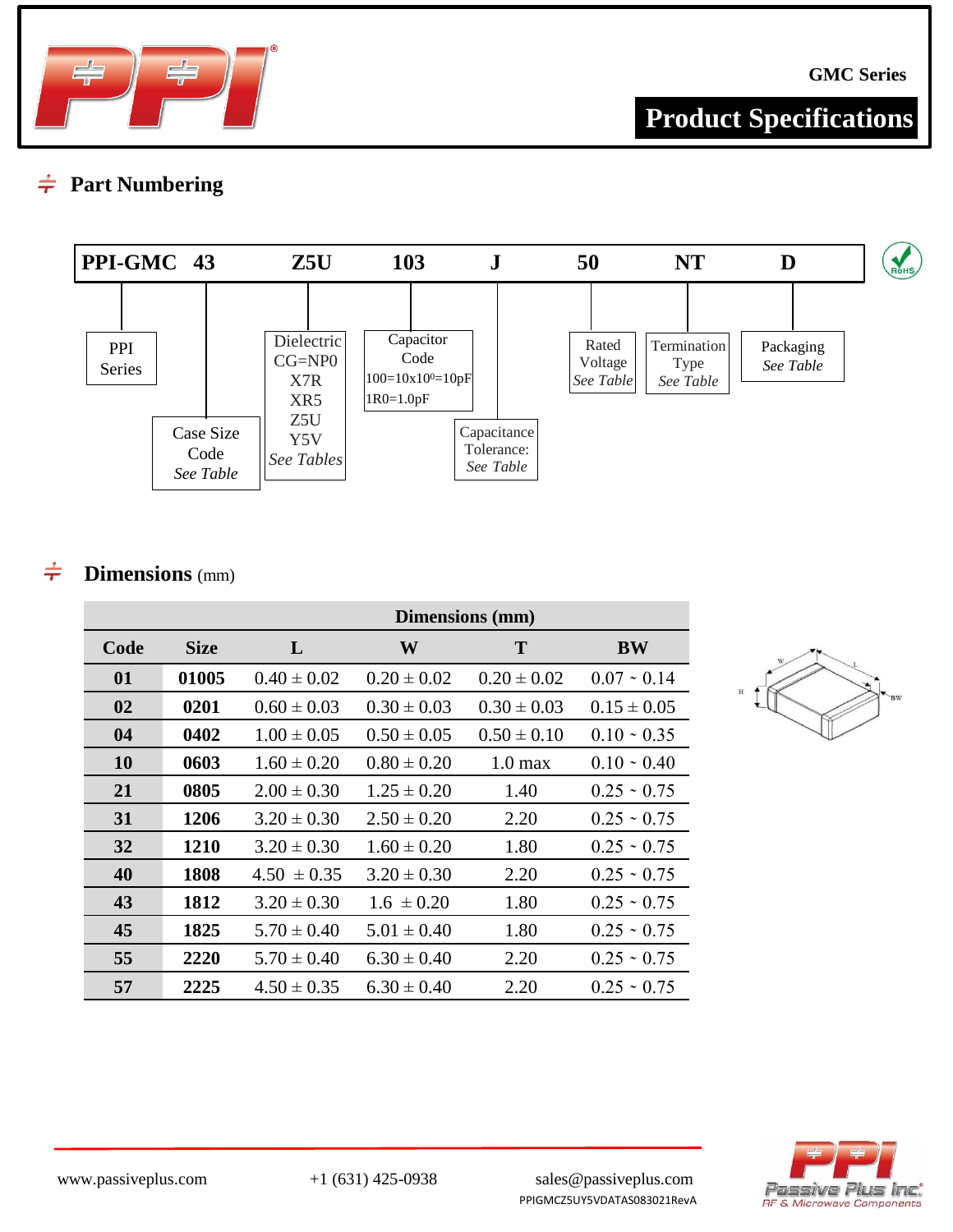

# **Product Specifications**

#### $\div$ **Capacitance Code**

| <b>Cap Code</b> | Value | <b>Cap Code</b> | <b>Value</b> | <b>Cap Code Value</b> |       | <b>Cap Code</b> | <b>Value</b> |
|-----------------|-------|-----------------|--------------|-----------------------|-------|-----------------|--------------|
| 0R5             | 0.5pF | <b>100</b>      | 10pF         | 104                   | 0.1uF | 106             | 10uF         |
| 5R <sub>0</sub> | 5.0pF | 103             | 0.01uF       | 105                   | 1.0uF | 107             | 100uF        |

### **Capacitance Tolerances**  $\div$

|  | Code B C D F G J K M |  |  |  |                                                                                                          |
|--|----------------------|--|--|--|----------------------------------------------------------------------------------------------------------|
|  |                      |  |  |  | Tol. $\pm 0.1pF$ $\pm 0.25pF$ $\pm 0.5pF$ $\pm 1\%$ $\pm 2\%$ $\pm 5\%$ $\pm 10\%$ $\pm 20\%$ -20% + 80% |

### **Rated Voltages**  $\div$

| Code       | <b>Voltage</b> | Code       | <b>Voltage</b> |
|------------|----------------|------------|----------------|
| <b>4R0</b> | 4.0V           | 350        | 35V            |
| 6R3        | 6.3V           | 500        | 50V            |
| 100        | 10V            | 630        | 63V            |
| 160        | 16V            | 101        | 100V           |
| 250        | 25V            | <b>201</b> | 200V           |

### **Terminations**  $\div$

Nickel barrier is standard and recommended for units exposed to repeated solder cycles to minimize leaching of the termination.

| Code | <b>Description</b> |
|------|--------------------|
| NT   | Sn/Ni              |
| PT.  | Pd/Ag              |

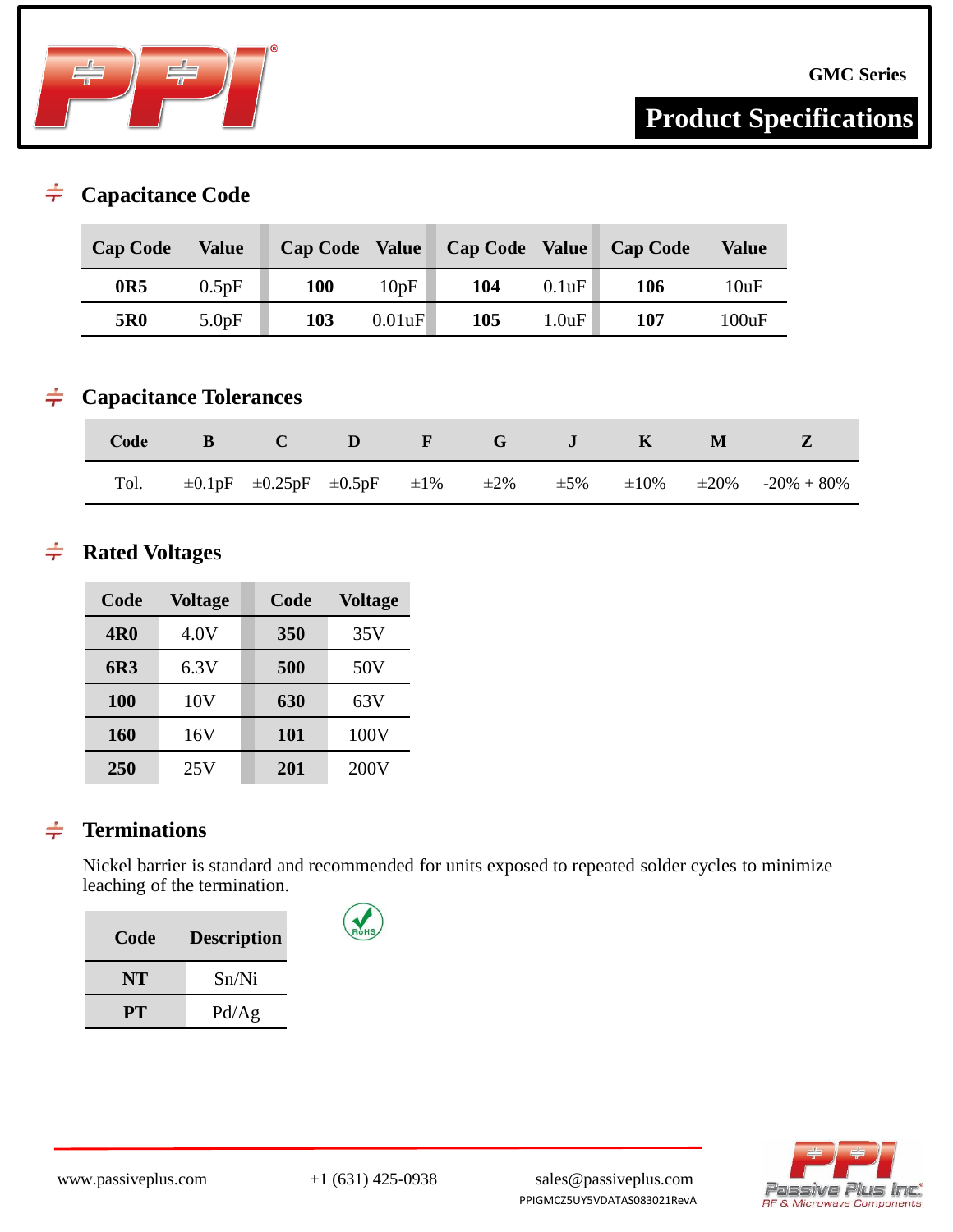

### $\div$  Z5U

Despite their capacitance instability, Z5U formulations are very popular because of their small size, temperature range, low ESL, low ESR and excellent frequency response. These features are particularly important for decoupling application where only a minimum capacitance value is required.

## $\div$  Y5V

Y5V formulations are for general purpose use in a limited temperature range. They have a wide temperature characteristic of +22% - 82% capacitance change over the operating temperature range of -30°C to +85°C. Y5Vs high dielectric constant allows the manufacture of very high capacitance values (up to 22MF) in small physical sizes.

High capacitance per unit volume: General Purpose product

### **Electrical Specifications**  $\div$

| <b>Operating Temperature Range</b>                              | -30 $\mathrm{^{\circ}C}$ to +85 $\mathrm{^{\circ}C}$               |
|-----------------------------------------------------------------|--------------------------------------------------------------------|
| Temperature Coefficient (TC)                                    | $\pm 22\%$ - 82%                                                   |
| Temperature Voltage Coefficient<br>$(\Delta c$ Max @ $V_{DCW})$ | Not Applicable                                                     |
| <b>Dissipation Factor</b>                                       | 3.0% Max, 2.00% Typical                                            |
| Insulation Resistance (IR)                                      | 10GQ or 100QF, whichever is less 25°C VDCW                         |
| Dielectric Withstanding Voltage                                 | 2.5 X VDCW                                                         |
| <b>Aging Rate</b>                                               | 3% per decade hour                                                 |
| <b>Test Parameters</b>                                          | 1KHz 1.0Vrms $25^{\circ}$ C values $>$ or = to 10uF 1.0 Vrms 120Hz |

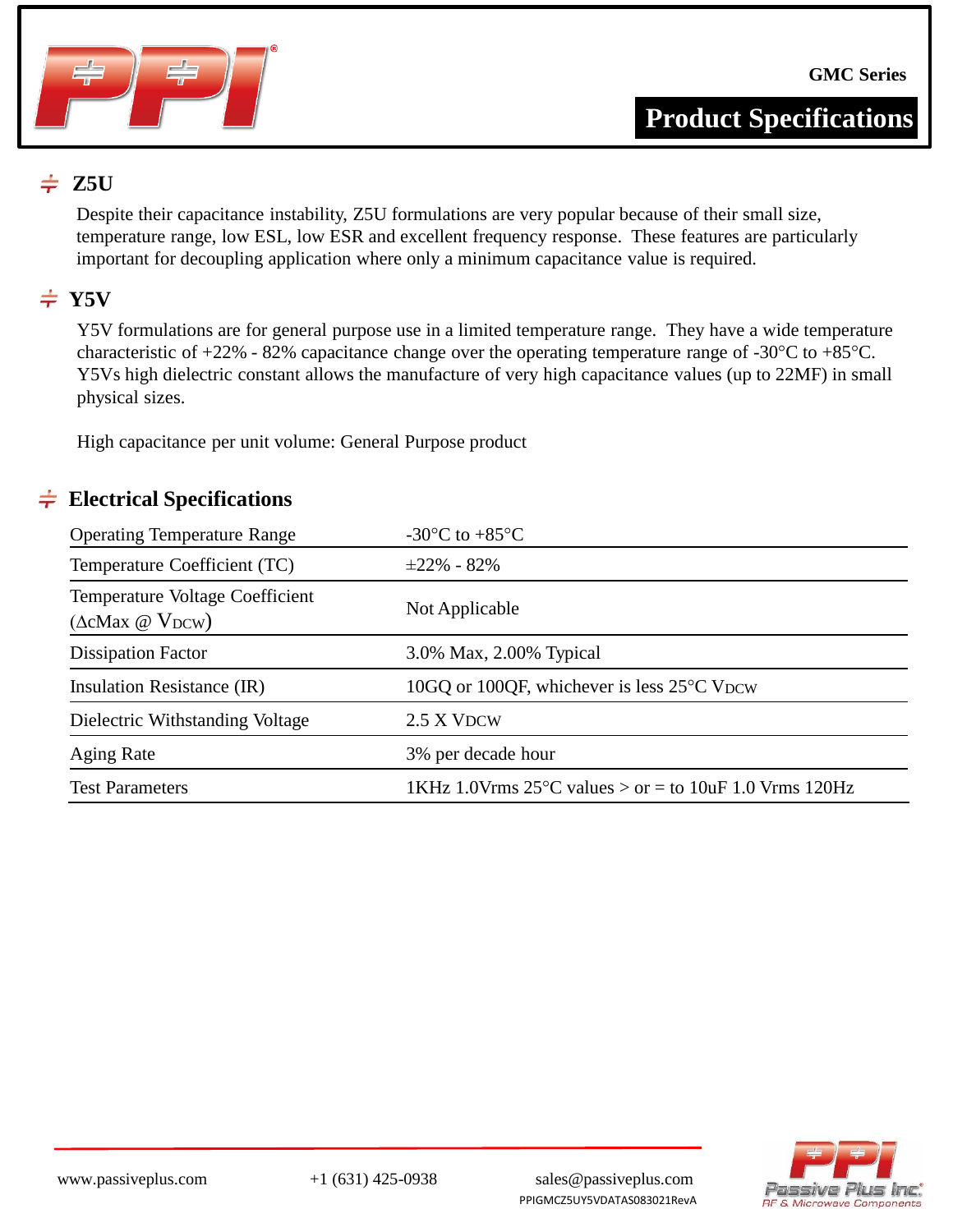

**Dielectrics: Z5U & Y5V**

|          | 01005: PPI-GMC01 |      |            |       |      |      |                   |       |      |      |                 |
|----------|------------------|------|------------|-------|------|------|-------------------|-------|------|------|-----------------|
| Value    | Code             | Tol. | Rated WVDC | Value | Code | Tol. | <b>Rated WVDC</b> | Value | Code | Tol. | Rated WVDC      |
| $100$ nF | 103              |      |            | 27    | 273  |      |                   | 68    | 683  |      |                 |
| 12       | 123              |      |            | 33    | 333  |      |                   | 82    | 823  | M, Z | 16 <sub>V</sub> |
| 15       | 153              | M, Z | 16V        | 39    | 393  | M, Z | 16V               | 100   | 104  |      |                 |
| 18       | 183              |      |            | 47    | 473  |      |                   |       |      |      |                 |
| 22       | 223              |      |            | 56    | 563  |      |                   |       |      |      |                 |

### **0201: PPI-GMC02**

| Value    | Code | Tol. | Rated WVDC | Value | Code | Tol. | Rated WVDC | Value    | Code | Tol. | Rated WVDC |
|----------|------|------|------------|-------|------|------|------------|----------|------|------|------------|
| $100$ nF | 103  |      |            | 68    | 683  |      |            | 470      | 474  |      |            |
| 12       | 123  |      |            | 82    | 823  |      |            | 560      | 564  |      |            |
| 15       | 153  |      |            | 100   | 104  |      |            | 560      | 564  |      |            |
| 18       | 183  |      |            | 120   | 124  |      |            | 680      | 684  | M, Z | 6.3V       |
| 22       | 223  | M, Z | 6.3V       | 150   | 154  | M, Z | 6.3V       | 820      | 824  |      |            |
| 27       | 273  |      |            | 180   | 184  |      |            | $1.0$ uF | 105  |      |            |
| 33       | 333  |      |            | 220   | 224  |      |            | 2.2      | 225  |      |            |
| 39       | 393  |      |            | 270   | 274  |      |            | 4.7      | 475  |      |            |
| 47       | 473  |      |            | 330   | 334  |      |            |          |      |      |            |
| 56       | 563  |      |            | 390   | 394  |      |            |          |      |      |            |

### **0402: PPI-GMC04**

| Value    | Code | Tol. | Rated WVDC     | Value | Code | Tol. | Rated WVDC                      | Value    | Code | Tol. | Rated WVDC            |
|----------|------|------|----------------|-------|------|------|---------------------------------|----------|------|------|-----------------------|
| $100$ nF | 103  |      |                | 68    | 683  |      | 6.3V or 10V or<br>16V or 25V or | 820      | 824  |      | 6.3V or 10V or<br>16V |
| 12       | 123  |      |                | 82    | 823  |      | 50V                             | $1.0$ uF | 105  |      | 6.3V or 10V or        |
| 15       | 153  |      |                | 100   | 104  |      |                                 | 2.2      | 225  |      | 16V or 25V            |
| 18       | 183  |      | 6.3V or 10V or | 150   | 154  |      | 6.3V or 10V or<br>16V or 25V    | 3.3      | 335  | M, Z |                       |
|          |      | M, Z | 16V or 25V or  |       |      | M, Z | 6.3V or 10V or                  |          |      |      |                       |
| 22       | 223  |      | 50V            | 220   | 224  |      | 16V or 25V                      | 3.9      | 395  |      | 6.3V or 10V           |
| 27       | 273  |      |                | 270   | 274  |      |                                 | 4.7      | 475  |      |                       |
| 33       | 333  |      |                | 390   | 394  |      | 6.3V or 10V or                  | 10       | 106  |      |                       |
| 39       | 393  |      |                | 470   | 474  |      | 16V                             | 22       | 226  |      |                       |
| 47       | 473  |      |                | 560   | 564  |      |                                 |          |      |      |                       |
| 56       | 563  |      |                | 680   | 684  |      |                                 |          |      |      |                       |

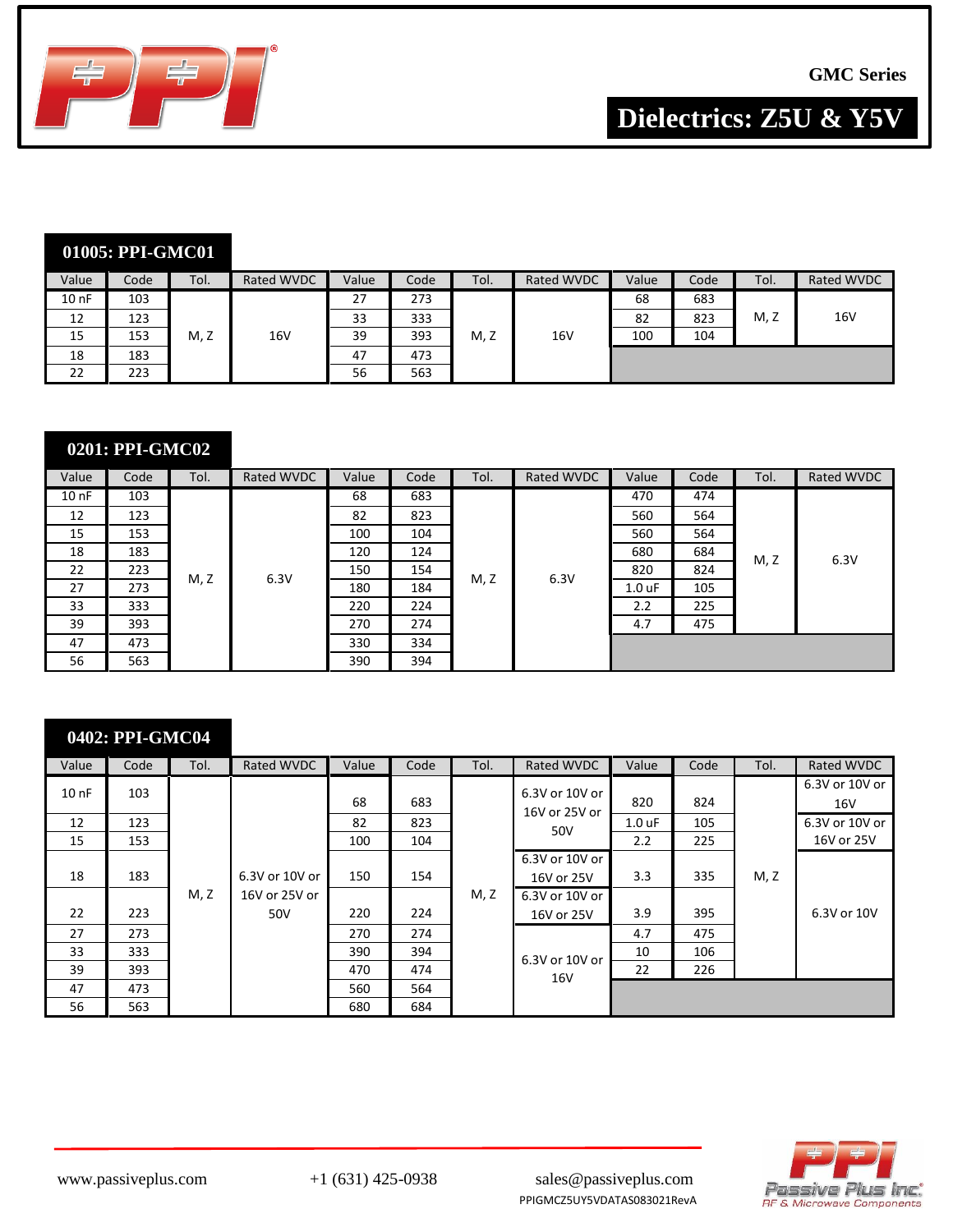

# **Dielectrics: Z5U & Y5V**

|                 | 0603: PPI-GMC10 |      |                |       |      |      |                |          |      |      |                                        |
|-----------------|-----------------|------|----------------|-------|------|------|----------------|----------|------|------|----------------------------------------|
| Value           | Code            | Tol. | Rated WVDC     | Value | Code | Tol. | Rated WVDC     | Value    | Code | Tol. | Rated WVDC                             |
| 10 <sub>0</sub> | 103             |      |                | 82    | 823  |      |                | $1.0$ uF | 105  |      | 6.3V or 10V or<br>16V or 25V or<br>50V |
| 12              | 123             |      |                | 100   | 104  |      |                | 2.2      | 225  |      | 6.3V or 10V or<br>16V                  |
| 15              | 153             |      |                | 120   | 124  |      |                | 2.7      | 275  |      |                                        |
| 18              | 183             |      | 6.3V or 10V or | 150   | 154  |      | 6.3V or 10V or | 3.3      | 335  | M, Z | 6.3V or 10V                            |
| 22              | 223             | M, Z | 16V or 25V or  | 220   | 224  | M, Z | 16V or 25V or  | 3.9      | 395  |      |                                        |
| 27              | 273             |      | 50V            | 270   | 274  |      | 50V            | 4.7      | 475  |      |                                        |
| 33              | 333             |      |                | 330   | 334  |      |                | 10       | 106  |      | 6.3V or 10V or<br>16V                  |
| 39              | 393             |      |                | 470   | 474  |      |                | 22       | 226  |      | 6.3V or 10V                            |
| 47              | 473             |      |                | 560   | 564  |      |                | 47       | 476  |      | 6.3V                                   |
| 56              | 563             |      |                | 680   | 684  |      |                |          |      |      |                                        |
| 68              | 683             |      |                | 820   | 824  |      |                |          |      |      |                                        |

|          | 0805: PPI-GMC21 |      |                |       |      |      |                |          |      |      |                |
|----------|-----------------|------|----------------|-------|------|------|----------------|----------|------|------|----------------|
| Value    | Code            | Tol. | Rated WVDC     | Value | Code | Tol. | Rated WVDC     | Value    | Code | Tol. | Rated WVDC     |
| $100$ nF | 103             |      |                | 82    | 823  |      |                | 820      | 824  |      |                |
| 12       | 123             |      |                | 100   | 104  |      |                | $1.0$ uF | 105  |      | 6.3V or 10V or |
| 15       | 153             |      |                | 120   | 124  |      |                | 2.2      | 225  |      | 16V or 25V or  |
| 18       | 183             |      |                | 150   | 154  |      |                | 3.3      | 335  |      | 50V            |
| 22       | 223             |      | 6.3V or 10V or | 180   | 184  |      | 6.3V or 10V or | 4.7      | 475  | M, Z |                |
| 27       | 273             | M, Z | 16V or 25V or  | 220   | 224  | M, Z | 16V or 25V or  | 6.8      | 685  |      | 6.3V or 10V or |
| 33       | 333             |      | 50V            | 270   | 274  |      | 50V            | 10       | 106  |      | 16V            |
| 39       | 393             |      |                | 330   | 334  |      |                | 22       | 226  |      |                |
| 47       | 473             |      |                | 470   | 474  |      |                | 47       | 476  |      | 6.3V or 10V    |
| 56       | 563             |      |                | 560   | 564  |      |                |          |      |      |                |
| 68       | 683             |      |                | 680   | 684  |      |                |          |      |      |                |

|  | 1206: PPI-GMC31 |
|--|-----------------|
|  |                 |

| Value    | Code | Tol. | Rated WVDC     | Value    | Code | Tol. | Rated WVDC     | Value | Code | Tol. | Rated WVDC     |
|----------|------|------|----------------|----------|------|------|----------------|-------|------|------|----------------|
| $100$ nF | 103  |      |                | 100      | 104  |      |                | 2.2   | 225  |      |                |
| 12       | 123  |      |                | 120      | 124  |      |                | 3.3   | 335  |      | 6.3V or 10V or |
| 15       | 153  |      |                | 150      | 154  |      |                | 4.7   | 475  |      | 16V or 25V or  |
| 18       | 183  |      |                | 180      | 184  |      |                | 6.8   | 685  |      | 50V            |
| 22       | 223  |      |                | 220      | 224  |      |                | 10    | 106  |      |                |
|          |      |      | 6.3V or 10V or |          |      |      | 6.3V or 10V or |       |      | M, Z | 6.3V or 10V or |
| 27       | 273  | M, Z | 16V or 25V or  | 270      | 274  | M, Z | 16V or 25V or  | 22    | 226  |      | 16V            |
| 33       | 333  |      | 50V            | 330      | 334  |      | 50V            | 33    | 336  |      |                |
| 39       | 393  |      |                | 470      | 474  |      |                | 47    | 476  |      | 6.3V or 10V    |
| 47       | 473  |      |                | 560      | 684  |      |                | 68    | 686  |      |                |
| 56       | 563  |      |                | 680      | 684  |      |                | 100   | 107  |      |                |
| 68       | 683  |      |                | 820      | 824  |      |                |       |      |      |                |
| 82       | 823  |      |                | $1.0$ uF | 105  |      |                |       |      |      |                |

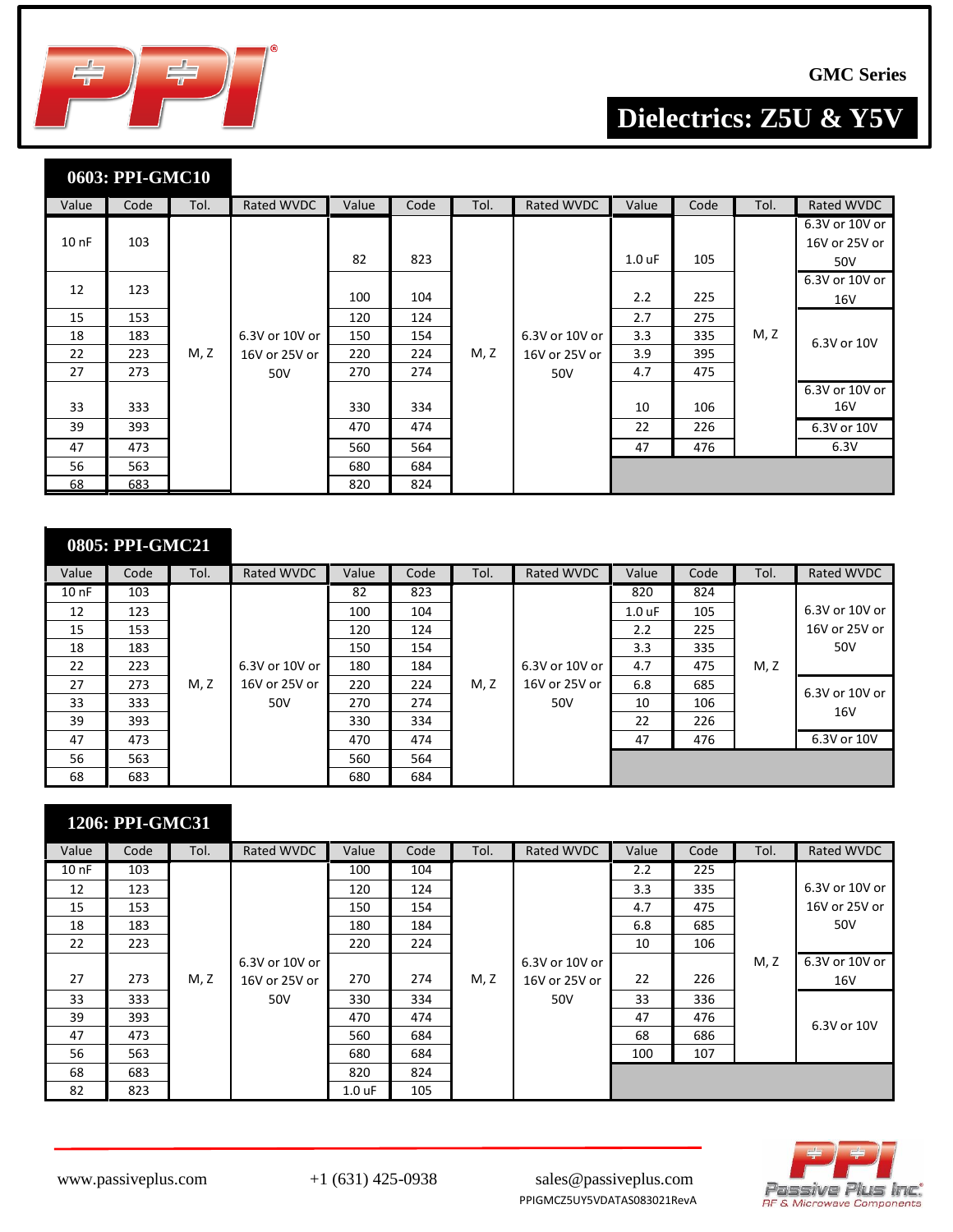

**GMC Series**

**Dielectrics: Z5U & Y5V**

### **1210: PPI-GMC32**

| Value    | Code | Tol. | Rated WVDC     | Value            | Code | Tol. | Rated WVDC                             | Value            | Code | Tol. | Rated WVDC            |  |                |
|----------|------|------|----------------|------------------|------|------|----------------------------------------|------------------|------|------|-----------------------|--|----------------|
| $100$ nF | 103  |      |                | 100              | 104  |      |                                        | $2.2\phantom{0}$ | 225  |      |                       |  |                |
| 12       | 123  |      |                |                  |      | 120  | 124                                    |                  |      | 3.3  | 335                   |  | 6.3V or 10V or |
| 15       | 153  |      |                | 150              | 154  |      | 6.3V or 10V or<br>16V or 25V or<br>50V | 4.7              | 475  | M, Z | 16V or 25V or         |  |                |
| 18       | 183  |      |                | 180              | 184  |      |                                        | 6.8              | 685  |      | 50V                   |  |                |
| 22       | 223  |      | 6.3V or 10V or | 220              | 224  |      |                                        | 10               | 106  |      |                       |  |                |
| 27       | 273  | M, Z | 16V or 25V or  | 270              | 274  | M, Z |                                        | 22               | 226  |      |                       |  |                |
| 33       | 333  |      | 50V            | 330              | 334  |      |                                        | 33               | 336  |      | 6.3V or 10V or<br>16V |  |                |
| 39       | 393  |      |                | 470              | 474  |      |                                        | 47               | 476  |      |                       |  |                |
| 47       | 473  |      |                | 560              | 564  |      |                                        | 68               | 686  |      |                       |  |                |
| 56       | 563  |      |                | 680              | 684  |      |                                        | 100              | 107  |      |                       |  |                |
| 68       | 683  |      |                | 820              | 824  |      |                                        | 220              | 227  |      | 6.3V                  |  |                |
| 82       | 823  |      |                | $1.0 \text{ uF}$ | 105  |      |                                        |                  |      |      |                       |  |                |

| 1812: PPI-GMC43 |      |      |                   |                   |      |                |                      |       |      |                |                 |  |
|-----------------|------|------|-------------------|-------------------|------|----------------|----------------------|-------|------|----------------|-----------------|--|
| Value           | Code | Tol. | <b>Rated WVDC</b> | Value             | Code | Tol.           | <b>Rated WVDC</b>    | Value | Code | Tol.           | Rated WVDC      |  |
| 47 nF           | 473  |      |                   | 270               | 274  |                |                      | 4.7   | 475  |                | 6.3V or 10V or  |  |
| 56              | 563  |      |                   | 330               | 334  |                |                      | 6.8   | 685  |                | 16V or 25V or   |  |
| 68              | 683  |      |                   | 470               | 474  |                |                      | 10    | 106  |                | 50V             |  |
| 82              | 823  |      | 6.3V or 10V or    | 560<br>564        |      | 6.3V or 10V or | 22                   | 226   |      | 6.3V or 10V or |                 |  |
|                 |      | M, Z | 16V or 25V or     |                   |      | M, Z           | 16V or 25V or<br>50V |       |      | M, Z           | 16V or 25V      |  |
| 100             | 104  |      | 50V               | 680               | 684  |                |                      | 33    | 336  |                | 6.3V or 10V or  |  |
| 120             | 124  |      |                   | 820               | 824  |                |                      | 47    | 476  |                | 16 <sub>V</sub> |  |
| 150             | 154  |      |                   | 1.0 <sub>uF</sub> | 105  |                |                      | 68    | 686  |                | 6.3V or 10V     |  |
| 180             | 184  |      |                   | 2.2               | 225  |                |                      | 100   | 107  |                |                 |  |
| 220             | 224  |      |                   | 3.3               | 335  |                |                      |       |      |                |                 |  |

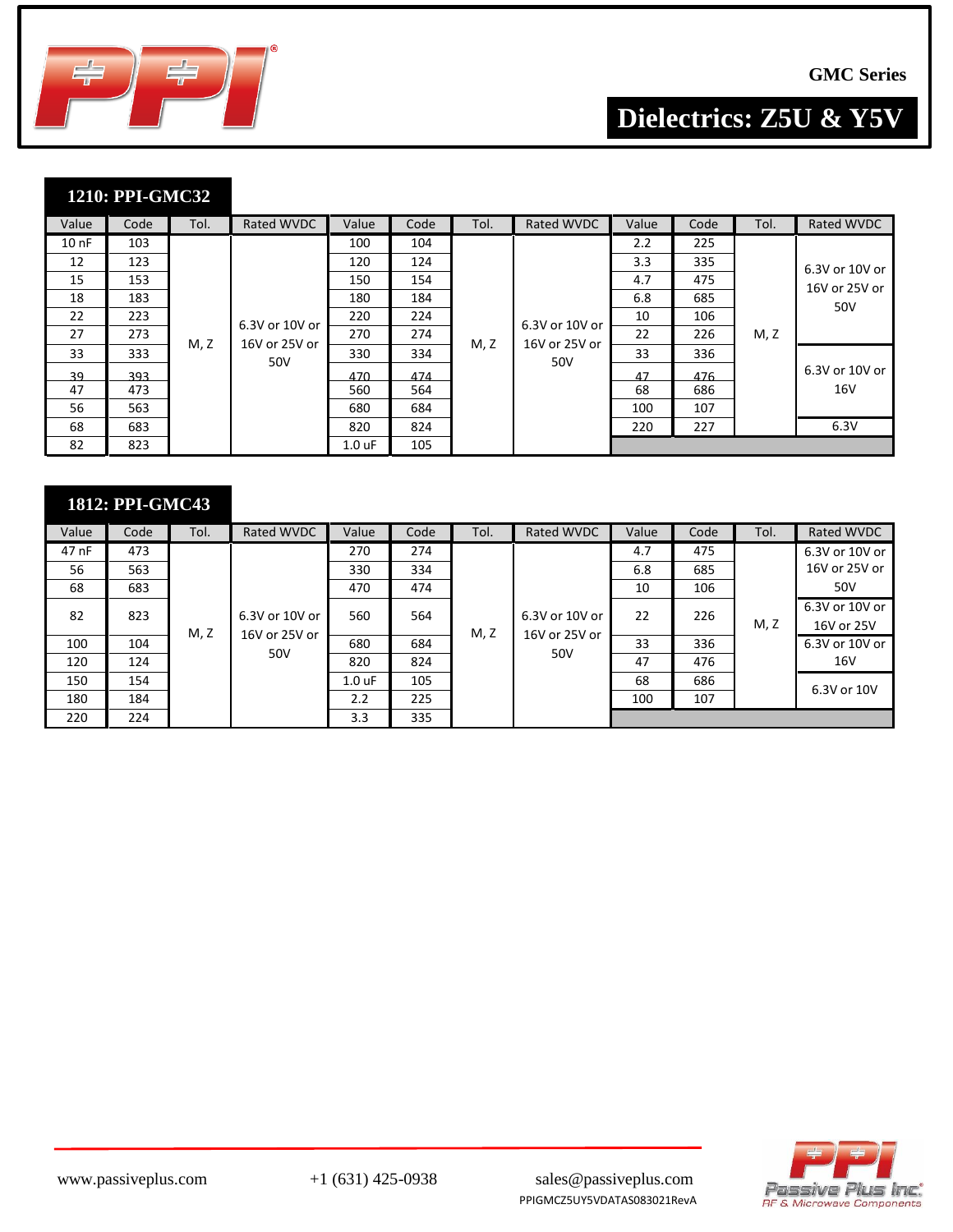

 $\div$ 

| Packaging |             |                 |      |                     |             |
|-----------|-------------|-----------------|------|---------------------|-------------|
|           | <b>Size</b> |                 | Code |                     | Description |
|           |             |                 | D    | G                   | Q           |
|           |             | Qty per 7" Reel |      | Qty per 10/13" Reel |             |
|           | 01005       | 20K             | 50K  |                     |             |
|           | 0201        | 10K/15K         | 50K  |                     |             |
|           | 0402        | 10K             | 40K  | 50K                 |             |
|           | 0603        | 4K              | 10K  | 15K                 |             |
|           | 0805        | 2K, 3K, 4K      | 10K  | 15K                 | 20K         |
|           | 1206        | 2K, 3K, 4K      | 10K  | 15K                 | 20K         |
|           | 1210        | 500,1K, 2K, 3K  | 4K   | 8K                  |             |
|           | 1808        | 1K, 2K, 3K      |      |                     |             |
|           | 1812        | 500, 1K         | 3K   |                     |             |
|           | 1825        | 500, 1K         |      |                     |             |
|           | 2220        | 500, 1K         |      |                     |             |
|           | 2225        | 500, 750        |      |                     |             |

### **Tape & Reel Specifications**  $\div$



Cardboard carrier tape for EIA case sizes: 01005, 0201, 0402, 0603, 0805, 1206

**GMC Series**

| <b>Size</b> | $A_0$                                       | $B_0$                           | т         | $K_0$ | W | $P_0$ | <b>10XPo</b>                                                                                                                                   | $P_1$ | $P_{2}$ | Do | $\mathbf{D}_1$ | E                               | F               |
|-------------|---------------------------------------------|---------------------------------|-----------|-------|---|-------|------------------------------------------------------------------------------------------------------------------------------------------------|-------|---------|----|----------------|---------------------------------|-----------------|
|             |                                             |                                 |           |       |   |       | 01005 0.25 ± 0.04 0.45 ± 0.04 0.36 ± 0.05 * 8.00 ± 0.30 4.00 ± 0.10 40.00 ± 0.10 2.00 ± 0.05 2.00 ± 0.05 1.50 ± 0.10 * 1.75 ± 0.10 3.50 ± 0.05 |       |         |    |                |                                 |                 |
| 0201        | $0.39 \pm 0.07$ $0.69 \pm 0.07$             |                                 | ${<}0.50$ |       |   |       | * $8.00 \pm 0.10$ $4.00 \pm 0.10$ $40.00 \pm 0.10$ $2.00 \pm 0.05$ $2.00 \pm 0.05$ $1.55 \pm 0.05$ *                                           |       |         |    |                | $1.75 \pm 0.05$ $3.50 \pm 0.05$ |                 |
|             | <b>0402</b> $0.70 \pm 0.20$ 1.20 $\pm 0.20$ |                                 | < 0.80    |       |   |       | * $8.00 \pm 0.10$ $4.00 \pm 0.10$ $40.00 \pm 0.10$ $2.00 \pm 0.05$ $2.00 \pm 0.05$ $1.55 \pm 0.05$ *                                           |       |         |    |                | $1.75 \pm 0.05$                 | $3.50 \pm 0.05$ |
| 0603        | $1.10 \pm 0.20$ $1.90 \pm 0.20$             |                                 | < 1.20    |       |   |       | $*$ 8.00 ± 0.10 4.00 ± 0.10 40.00 ± 0.10 2.00 ± 0.05 2.00 ± 0.05 1.55 ± 0.05 $*$                                                               |       |         |    |                | $1.75 \pm 0.05$ $3.50 \pm 0.05$ |                 |
| 0805        |                                             | $1.65 \pm 0.20$ 2.40 $\pm$ 0.20 | < 1.30    |       |   |       | $*$ 8.00 ± 0.10 4.00 ± 0.10 40.00 ± 0.10 2.00 ± 0.05 2.00 ± 0.05 1.55 ± 0.05 $*$                                                               |       |         |    |                | $1.75 \pm 0.05$                 | $3.50 \pm 0.05$ |
| 1206        | $2.00 \pm 0.20$ 3.60 $\pm$ 0.20             |                                 | < 1.30    |       |   |       | * $8.00 \pm 0.10$ $4.00 \pm 0.10$ $40.00 \pm 0.10$ $2.00 \pm 0.05$ $2.00 \pm 0.05$ $1.55 \pm 0.05$ *                                           |       |         |    |                | $1.75 \pm 0.05$                 | $3.50 \pm 0.05$ |

PPIGMCZ5UY5VDATAS083021RevA



www.passiveplus.com +1 (631) 425-0938 sales@passiveplus.com